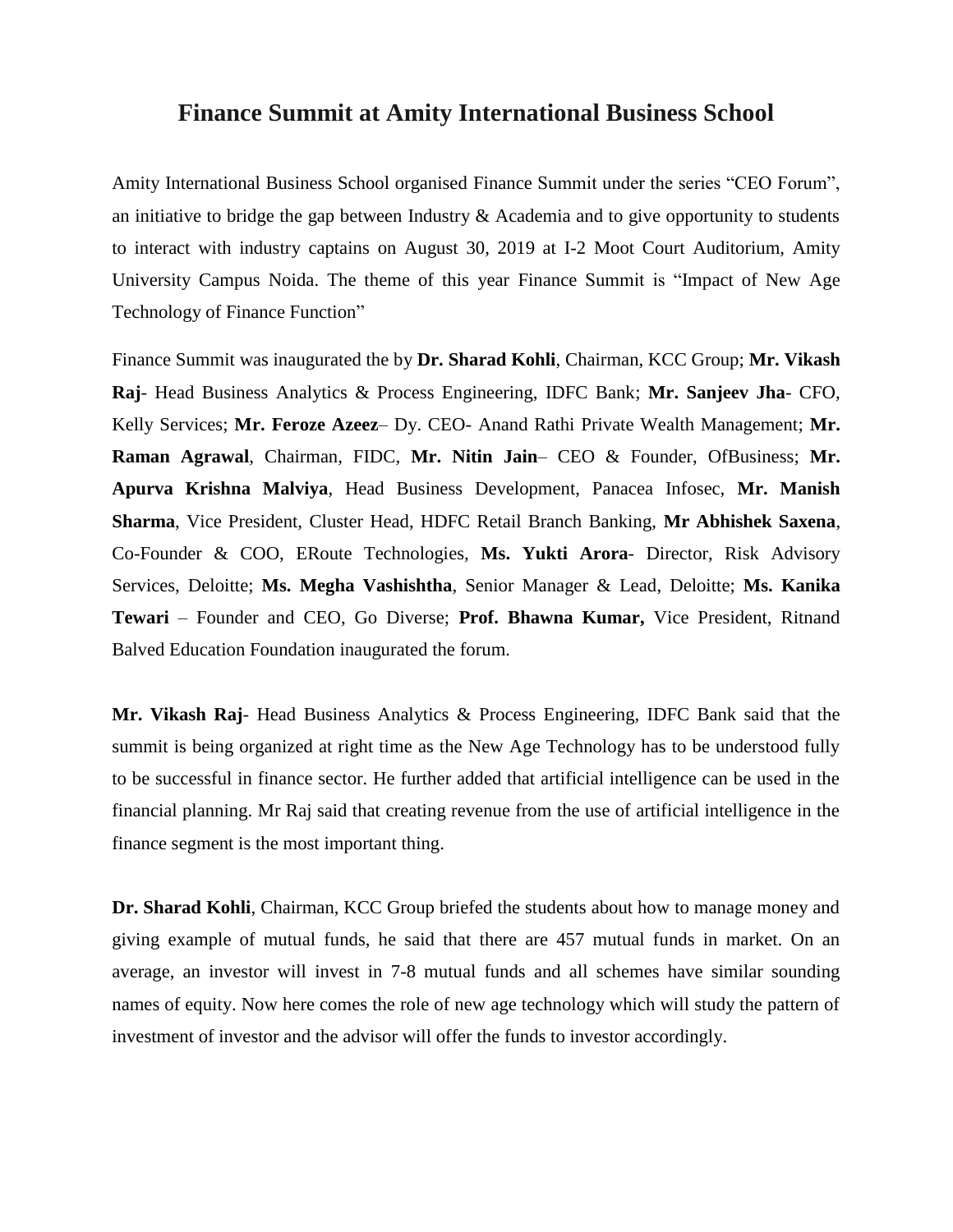Welcoming the august gathering **Prof. Bhawna Kumar,** Vice President, Ritnand Balved Education Foundation said that new age technologies like AI is changing the structure, function, skills levels to meet the growing demands of the volatile market and diversity of workforce. It is upto the person how he/she can adapt to the new technologies. The Finance Summit is focused on helping business partners and strategic Finance executives to increase both personal and organizational performance by redesigning and reinventing the structure, function, process with the help of technological development for sustainability and growth of the organization to become world class organization added Prof. Kumar.